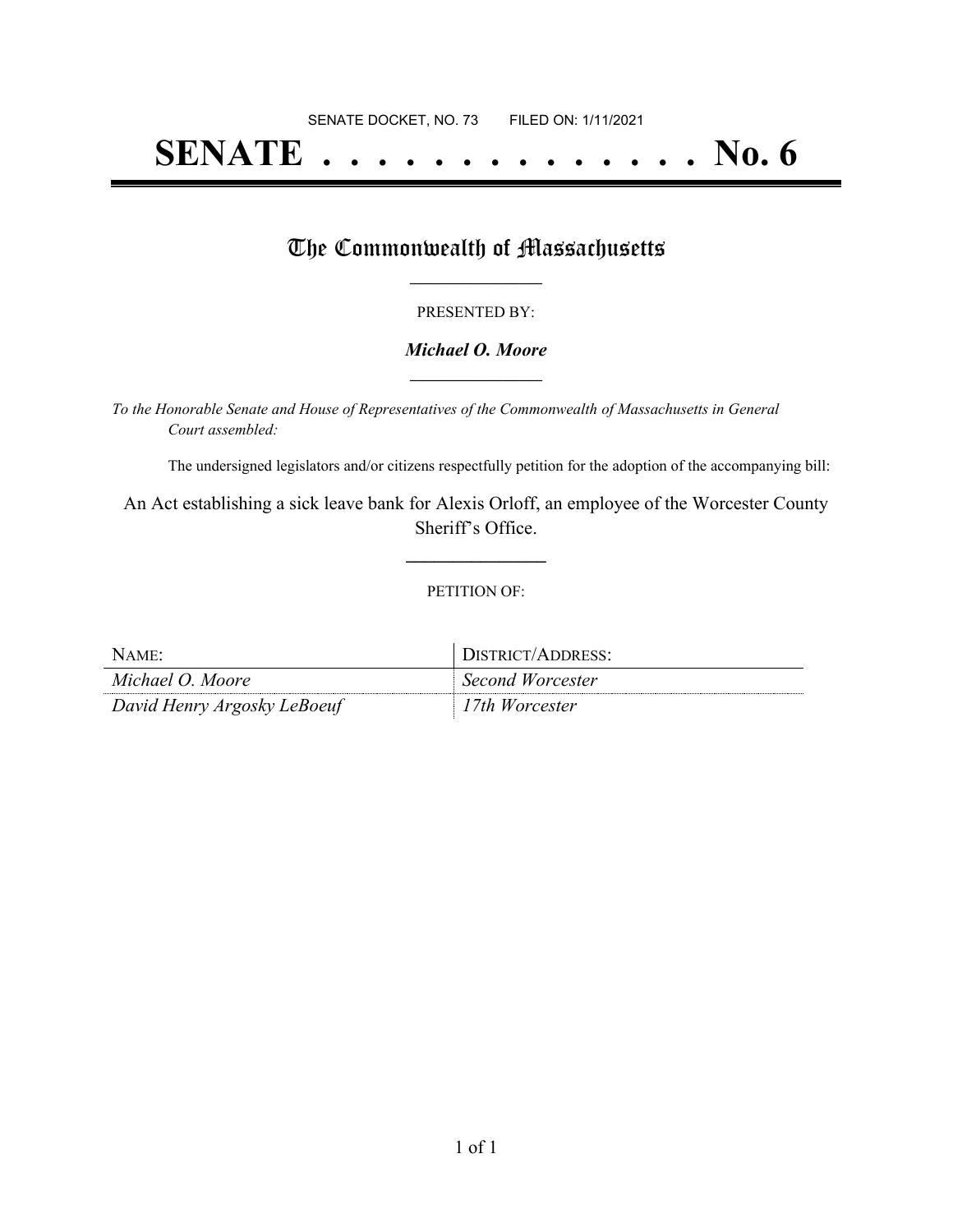# SENATE DOCKET, NO. 73 FILED ON: 1/11/2021 **SENATE . . . . . . . . . . . . . . No. 6**

By Mr. Moore, a petition (accompanied by bill, Senate, No. 6) of Michael O. Moore and David Henry Argosky LeBoeuf for legislation to establish a sick leave bank for Alexis Orloff, an employee of the Worcester County Sheriff's Office. Temporary Senate Rules.

### [SIMILAR MATTER FILED IN PREVIOUS SESSION SEE SENATE, NO. *2949* OF 2019-2020.]

# The Commonwealth of Massachusetts

**In the One Hundred and Ninety-Second General Court (2021-2022) \_\_\_\_\_\_\_\_\_\_\_\_\_\_\_**

**\_\_\_\_\_\_\_\_\_\_\_\_\_\_\_**

An Act establishing a sick leave bank for Alexis Orloff, an employee of the Worcester County Sheriff's Office.

*Whereas,* The deferred operation of this act would tend to defeat its purpose, which is to establish a sick leave bank for an employee of the Worcester County Sheriff's Office, therefore it is hereby declared to be an emergency law, necessary for the immediate preservation of the public convenience.

Be it enacted by the Senate and House of Representatives in General Court assembled, and by the authority *of the same, as follows:*

1 Notwithstanding any general or special law or rule or regulation to the contrary, the

2 Worcester county sheriff's office shall establish a sick leave bank for Alexis Orloff, an employee

3 of the Worcester county sheriff's office. Any employee of the Worcester county sheriff's office

4 may voluntarily contribute 1 of more sick, personal or vacation days to the sick leave bank for

5 use by Alexis Orloff. Sick leave bank days shall not be used for absences unrelated to the illness

6 or disability that necessitated the establishment of the sick leave bank as determined by the

7 sheriff's office. Whenever Alexis Orloff terminates employment with the sheriff's office or